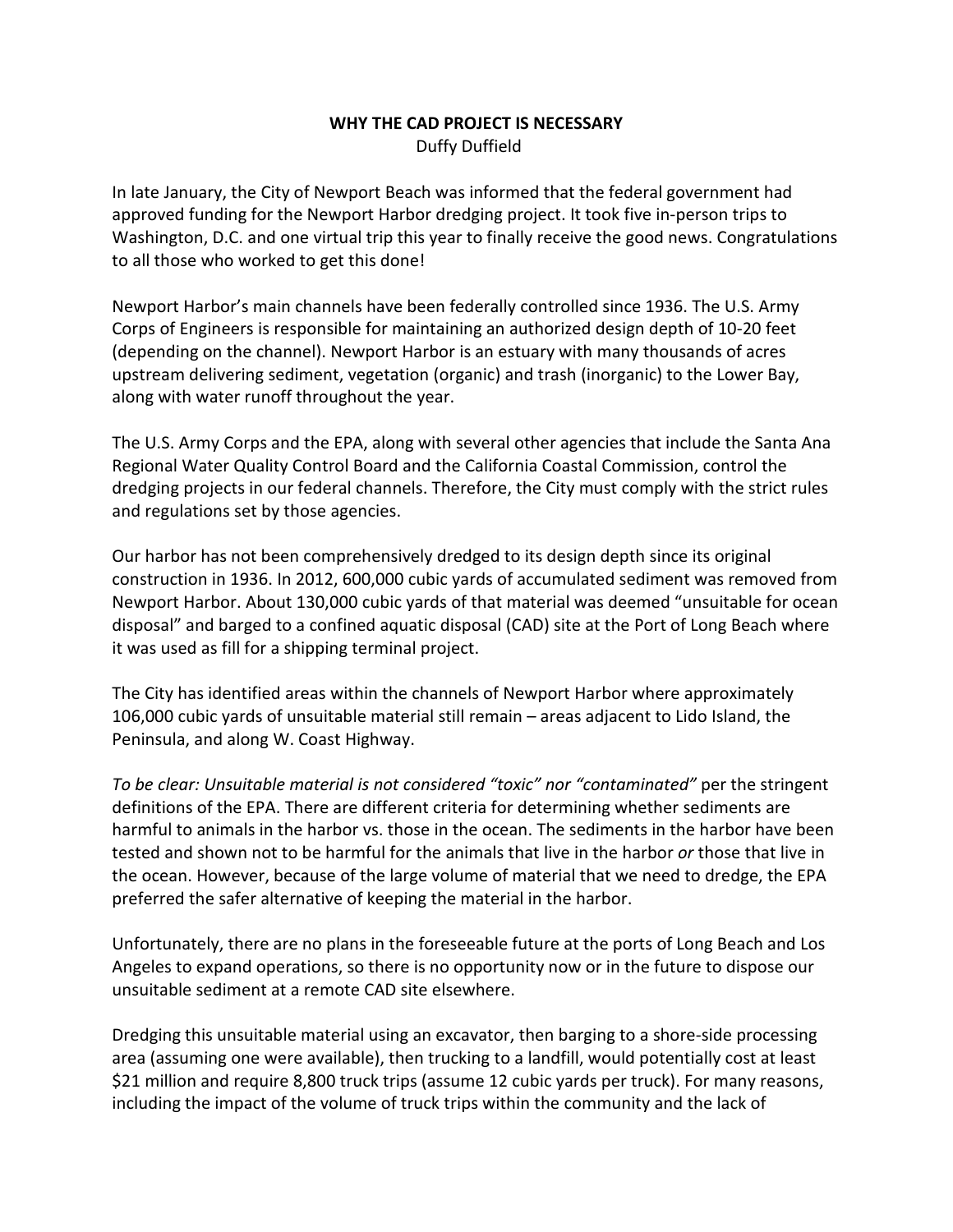availability of a shore-side processing area, we cannot truck the unsuitable material to a landfill or a confined disposal facility (CDF) without causing tremendous impacts to our infrastructure and our residents.

The EPA sets a mercury limit of 1.0 part per million for sediment to be placed at the federal disposal site six miles offshore, referred to as "LA-3." Our channels have sediment with mercury values between 1.5 to 5 parts per million. This is a legacy of our industrial past, and not associated with our current watershed best management practices.

Because the testing did not show any impacts to wildlife, the City negotiated with the EPA an increase from 1.0 to 1.5 parts per million that could be placed offshore, resulting in a huge cost savings. EPA officials agreed with the test results, yet they did not have any long term (20-plus years) studies to determine the correct mercury number as a threshold for ocean disposal. The City and the U.S. Army Corps worked with the EPA to potentially allow a higher threshold for ocean placement, but, ultimately, the EPA remained at 1.5. This EPA agreement also required the City develop an overall dredging plan (Sediment Management Plan) for the next several decades – a plan that also included a CAD site. Conversely, if no CAD is developed, then placing the 1.5 parts per million sediment in the open ocean would not be an option, and the more restrictive level would be imposed.

Every day in Newport Harbor, humans and wildlife are exposed to this unsuitable material, especially when sediment is stirred up during natural rain flow events or navigating at lower tides. It is not buried. Rather, this unsuitable sediment sits on top of the harbor floor and can be found in the channels adjacent to private homes and public beaches. We have been living with this material since World War II, and there have been no human or wildlife health issues as a result. Now, the City would like to move it deeper underground so that we are not exposed to it.

## **SEDIMENT TESTING**

Several aquatic animals were studied while living in the unsuitable sediment (under strict laboratory testing protocols developed by the EPA and regulatory agencies) for weeks, and then removed to measure any toxicity or biological effects. All results were negative, which means that the animals were healthy and were not affected nor harmed by the unsuitable material. The tests also measured the animals' absorption of the mercury from the sediments, and those tests showed no impacts.

The living organisms, vegetation and wildlife in Newport Harbor are healthy and flourishing. The 2012 removal of 600,000 cubic yards of material dramatically improved water quality and resulted in the return of several fish species not seen for decades in Newport Harbor. Additionally, our eelgrass beds have not shrunk, but instead grown consistently to 112 acres (per our most recent 2020 survey) -- proving with evidence that dredging makes a healthy harbor.